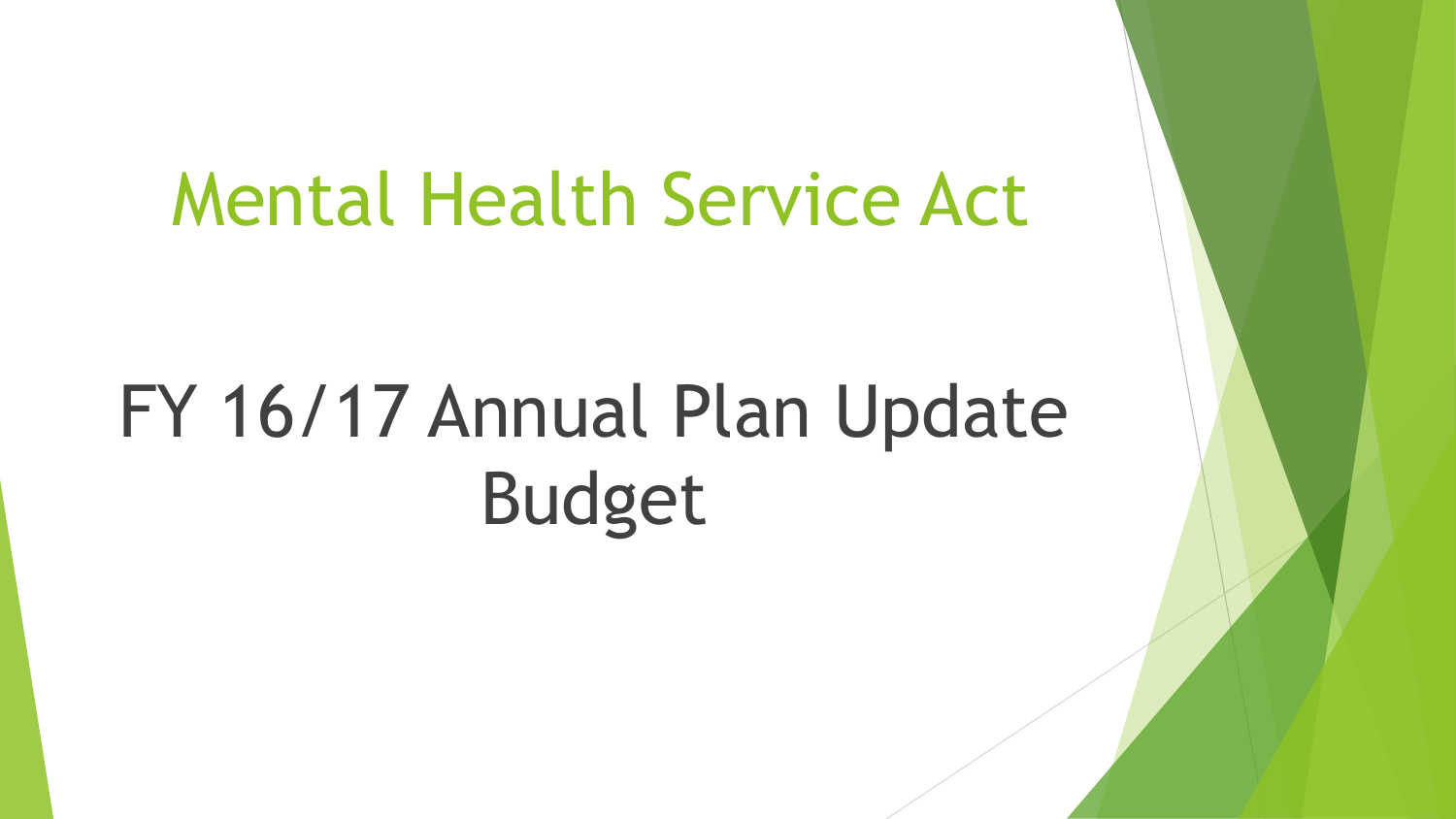# Budget Overview

- FY 16/17 MHSA Budget is based on approved FY 15/16 budget
- Budget documents were included with agenda
- Each component will be presented separately, then the overall budget will be presented for committee approval.
- ▶ The CSS expansion funds approved at the December Steering Committee meeting are reflected in the overall budget
- Variations between budget and actual expenditures will be documented and will be part of overall budget discussions for the next Three-Year Plan (FY 17/18-19/20)
- ▶ Requesting approval of \$5 million in unspent CSS funds to be transferred to CalHFA for housing.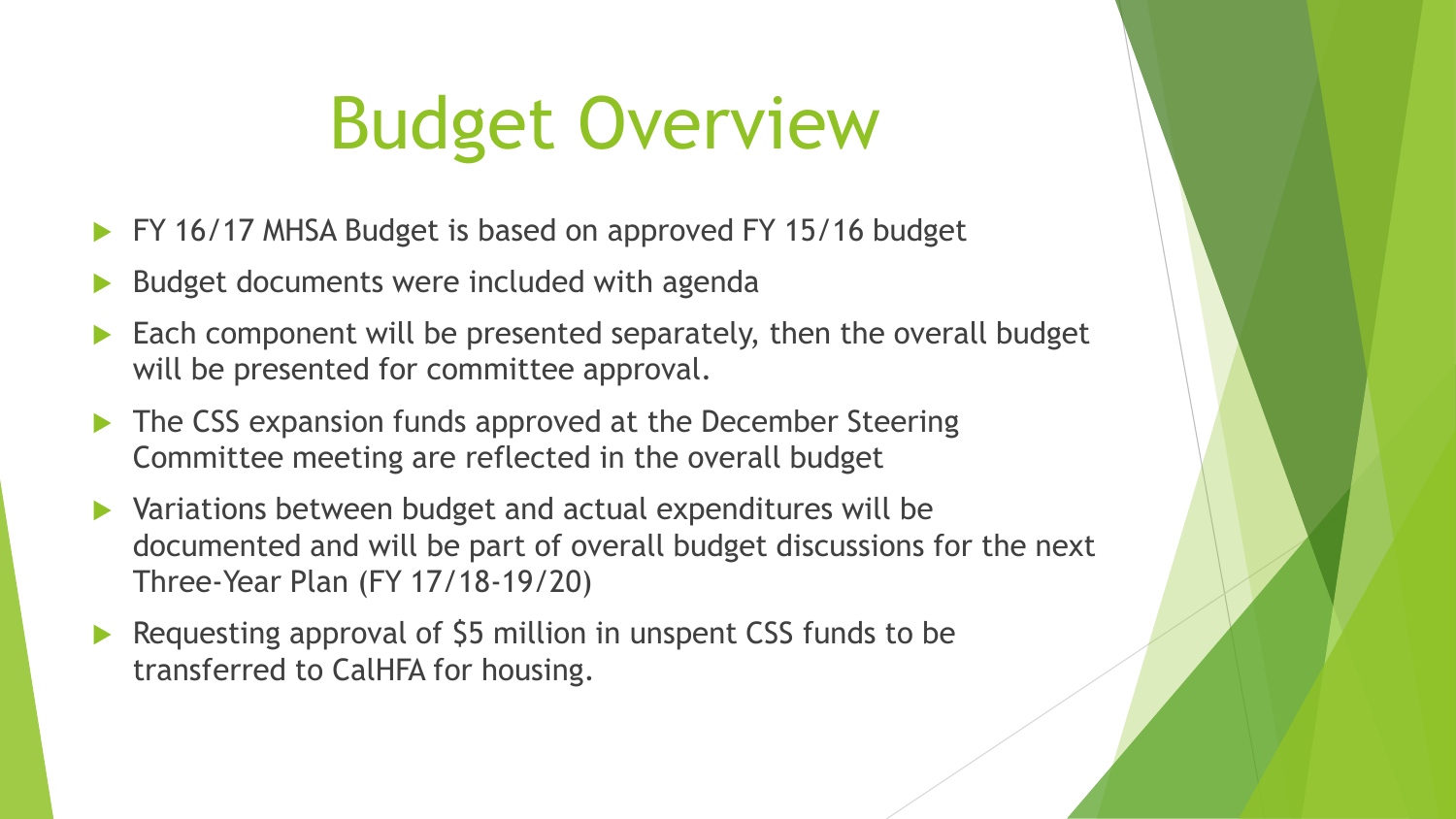|                 | <b>CSS Programs</b>                                 | FY 16-17 MHSA/CSS<br><b>BUDGET BASED ON FY</b><br><b>15-16 PLAN UPDATE</b> | FY 16-17<br><b>APPROVED</b><br><b>CHANGES</b> | FY 16-17<br><b>REVISED</b><br><b>MHSA/CSS</b><br><b>BUDGET</b> |
|-----------------|-----------------------------------------------------|----------------------------------------------------------------------------|-----------------------------------------------|----------------------------------------------------------------|
| No.             | <b>Name</b>                                         |                                                                            |                                               |                                                                |
| C <sub>1</sub>  | <b>Children's Full Service Wraparound</b>           | \$5,954,575                                                                |                                               | \$5,954,575                                                    |
| C <sub>2</sub>  | Children's Outreach & Engagement                    | \$123,594                                                                  |                                               | \$123,594                                                      |
| C <sub>3</sub>  | <b>Children's In-Home Crisis Stabilization</b>      | \$1,085,480                                                                |                                               | \$1,085,480                                                    |
| C <sub>4</sub>  | <b>Children's Crisis Residential</b>                | \$3,289,966                                                                |                                               | \$3,289,966                                                    |
| C <sub>5</sub>  | <b>Children's Mentoring</b>                         | \$352,620                                                                  |                                               | \$352,620                                                      |
| C6              | <b>Children's CAT</b>                               | \$1,594,904                                                                |                                               | \$1,594,904                                                    |
| C <sub>7</sub>  | OC Childten with Co-occuring Mental Health Disorder | \$500,000                                                                  |                                               | \$500,000                                                      |
| C8              | <b>Youth Core services</b>                          | \$500,000                                                                  |                                               | \$500,000                                                      |
| C9              | Dual Diagnosis Residential Treatment                | \$300,000                                                                  | \$500,000                                     | \$800,000                                                      |
| C <sub>10</sub> | Medi-Cal Match: Mental Health Services              | \$127,500                                                                  |                                               | \$127,500                                                      |
| T1              | <b>TAY Full Service Wraparound</b>                  | \$6,334,468                                                                |                                               | \$6,334,468                                                    |
| T <sub>2</sub>  | TAY Outreach & Engagement                           | \$128,638                                                                  |                                               | \$128,638                                                      |
| T3              | <b>TAY Crisis Residential</b>                       | \$1,198,950                                                                |                                               | \$1,198,950                                                    |
| <b>T4</b>       | <b>TAY Mentoring</b>                                | \$147,380                                                                  |                                               | \$147,380                                                      |
| T <sub>5</sub>  | <b>TAY-CAT</b>                                      | \$320,314                                                                  |                                               | \$320,314                                                      |
| T <sub>6</sub>  | <b>TAY-PACT</b>                                     | \$896,092                                                                  |                                               | \$896,092                                                      |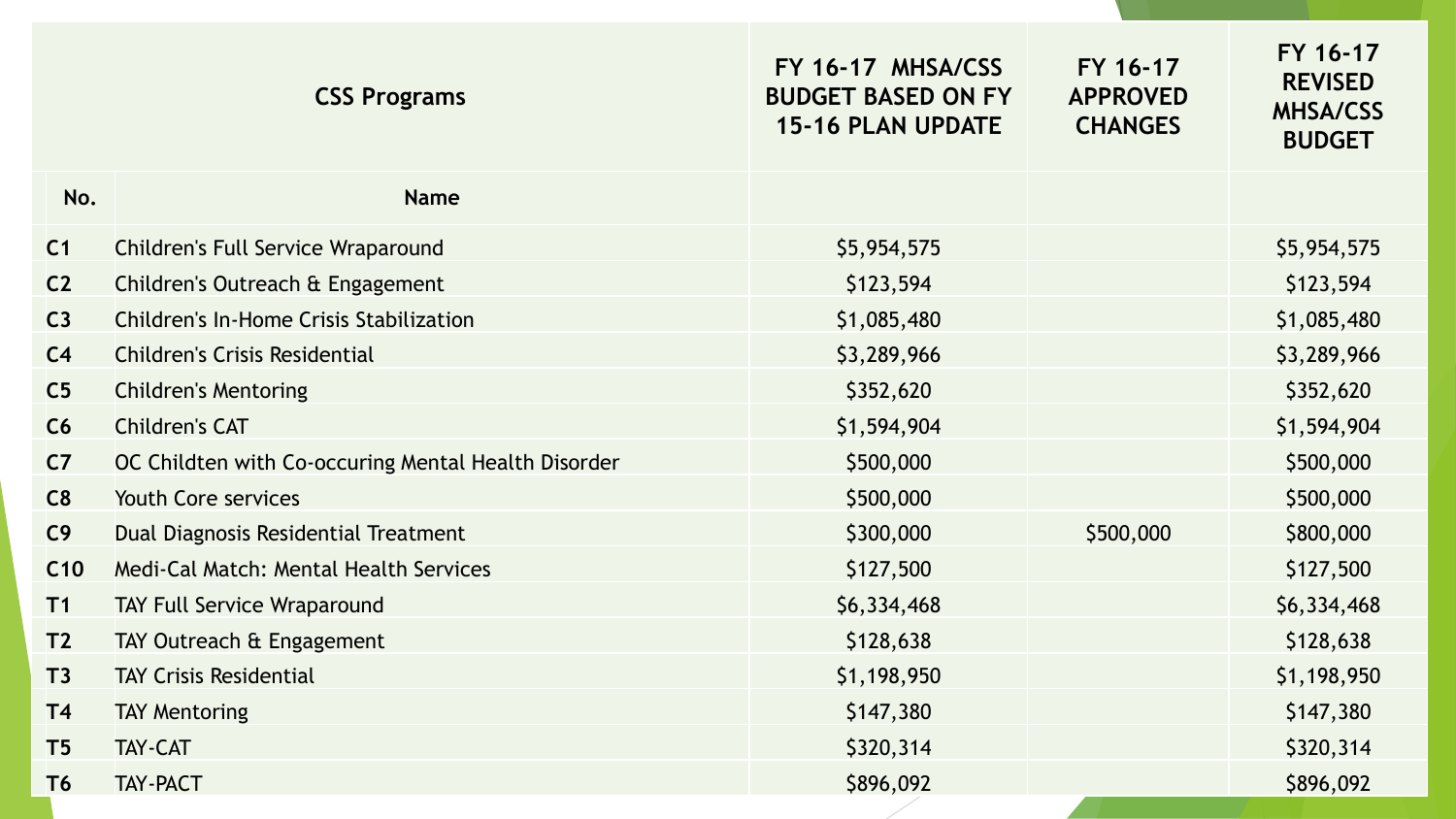|                | <b>CSS Programs</b>                          | FY 16-17 MHSA/CSS<br><b>BUDGET BASED ON FY</b><br><b>15-16 PLAN UPDATE</b> | FY 16-17<br><b>APPROVED</b><br><b>CHANGES</b> | FY 16-17<br><b>REVISED</b><br><b>MHSA/CSS</b><br><b>BUDGET</b> |
|----------------|----------------------------------------------|----------------------------------------------------------------------------|-----------------------------------------------|----------------------------------------------------------------|
| No.            | <b>Name</b>                                  |                                                                            |                                               |                                                                |
| A <sub>1</sub> | <b>Adult Full Service Partnership</b>        | \$14,571,114                                                               | \$3,000,000                                   | \$17,571,114                                                   |
| A2             | <b>CAT/PERT</b>                              | \$4,007,323                                                                |                                               | \$4,007,323                                                    |
| A3             | <b>Adult Crisis Residential</b>              | \$2,251,229                                                                | \$1,500,000                                   | \$3,751,229                                                    |
| A <sub>4</sub> | <b>Supportive Employment</b>                 | \$1,021,417                                                                | \$300,000                                     | \$1,321,417                                                    |
| A <sub>5</sub> | Adult Outreach & Engagement                  | \$517,701                                                                  | \$1,000,000                                   | \$1,517,701                                                    |
| A6             | <b>PACT</b>                                  | \$9,731,926                                                                |                                               | \$9,731,926                                                    |
| A7             | <b>Wellness Center</b>                       | \$1,469,448                                                                |                                               | \$1,469,448                                                    |
| A7             | <b>Wellness Center (South)</b>               | \$1,500,000                                                                |                                               | \$1,500,000                                                    |
| A <sub>8</sub> | <b>Recovery Center Program</b>               | \$8,658,531                                                                | \$1,000,000                                   | \$9,658,531                                                    |
| A9             | <b>Adult Peer Mentoring</b>                  | \$332,179                                                                  |                                               | \$332,179                                                      |
|                | A10 Assisted Outpatient Treament             | \$4,436,820                                                                |                                               | \$4,436,820                                                    |
|                | A11 Mental Health Court                      | \$696,000                                                                  |                                               | \$696,000                                                      |
|                | A12 Drop in Center                           | \$500,000                                                                  |                                               | \$500,000                                                      |
|                | A13 Housing for Homeless                     | \$1,000,000                                                                | \$1,000,000                                   | \$2,000,000                                                    |
|                | A14 Housing and Year Round Emergency Shelter | \$1,367,180                                                                |                                               | \$1,367,180                                                    |
|                | A15 Transportaion                            | \$1,000,000                                                                |                                               | \$1,000,000                                                    |
|                | A16 Adult/Tay In-Home Crisis Stabilization   | \$1,500,000                                                                |                                               | \$1,500,000                                                    |
|                | A17 Integrated Community Services            | \$1,848,000                                                                |                                               | \$1,848,000                                                    |
|                | <b>A18 Urgent Care Centers</b>               | \$0                                                                        | \$2,000,000                                   | \$2,000,000                                                    |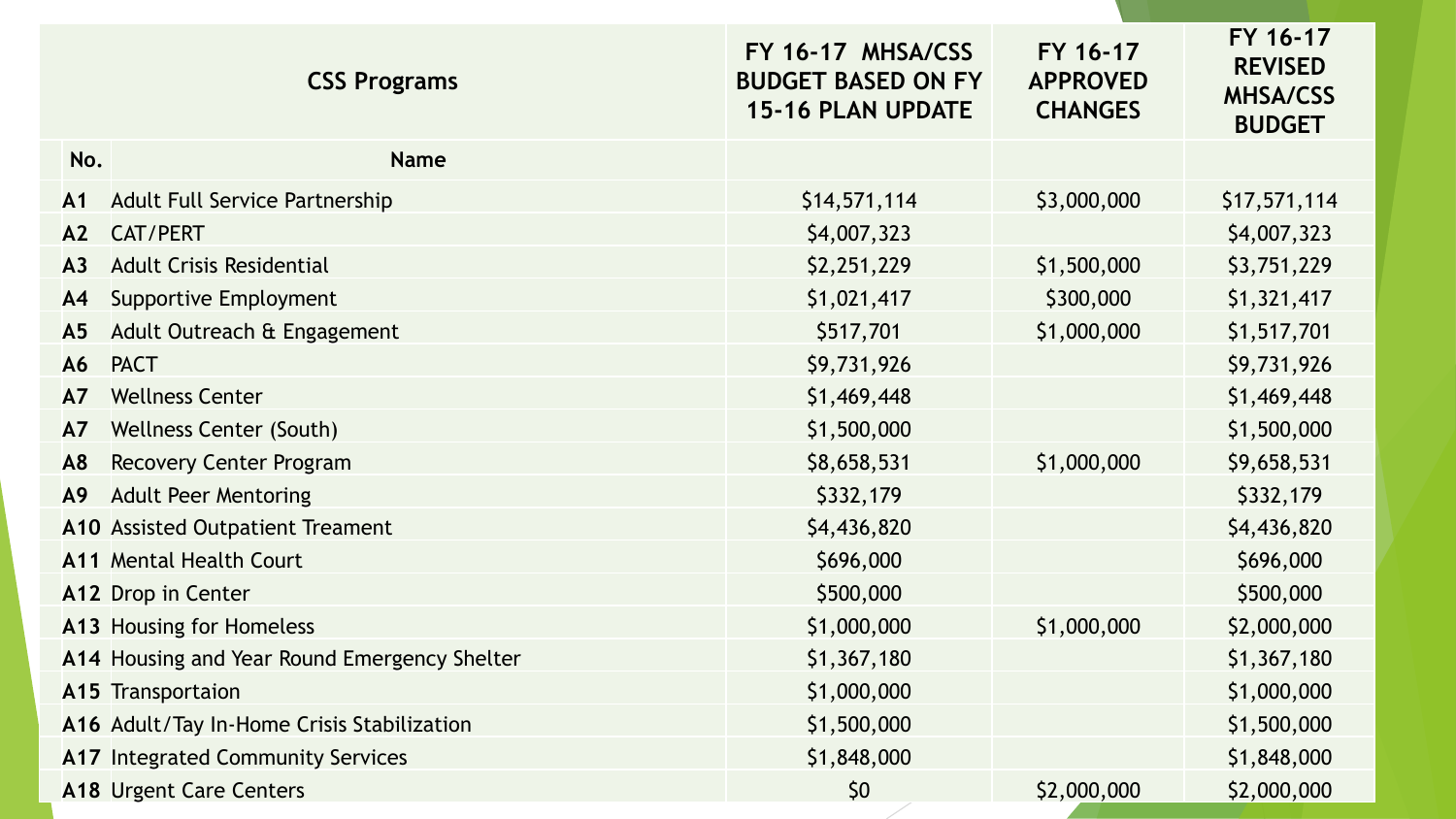|     | <b>CSS Programs</b>                  | FY 16-17 MHSA/CSS<br><b>BUDGET BASED ON FY</b><br><b>15-16 PLAN UPDATE</b> | FY 16-17<br><b>APPROVED</b><br><b>CHANGES</b> | FY 16-17<br><b>REVISED</b><br><b>MHSA/CSS</b><br><b>BUDGET</b> |
|-----|--------------------------------------|----------------------------------------------------------------------------|-----------------------------------------------|----------------------------------------------------------------|
| No. | <b>Name</b>                          |                                                                            |                                               |                                                                |
| 01  | <b>Older Adult Recovery Services</b> | \$1,668,135                                                                |                                               | \$1,668,135                                                    |
| 02  | Older Adult Support & Intervention   | \$2,536,395                                                                |                                               | \$2,536,395                                                    |
| 03  | <b>Older Adult PACT</b>              | \$521,632                                                                  |                                               | \$521,632                                                      |
| 04  | <b>Older Adult Peer Mentoring</b>    | \$792,709                                                                  |                                               | \$792,709                                                      |
| H1  | <b>Housing</b>                       | \$200,638                                                                  |                                               | \$200,638                                                      |
|     | <b>Volunteer to Work</b>             | \$541,510                                                                  | $-$ \$541,510                                 | \$0                                                            |
|     |                                      |                                                                            |                                               |                                                                |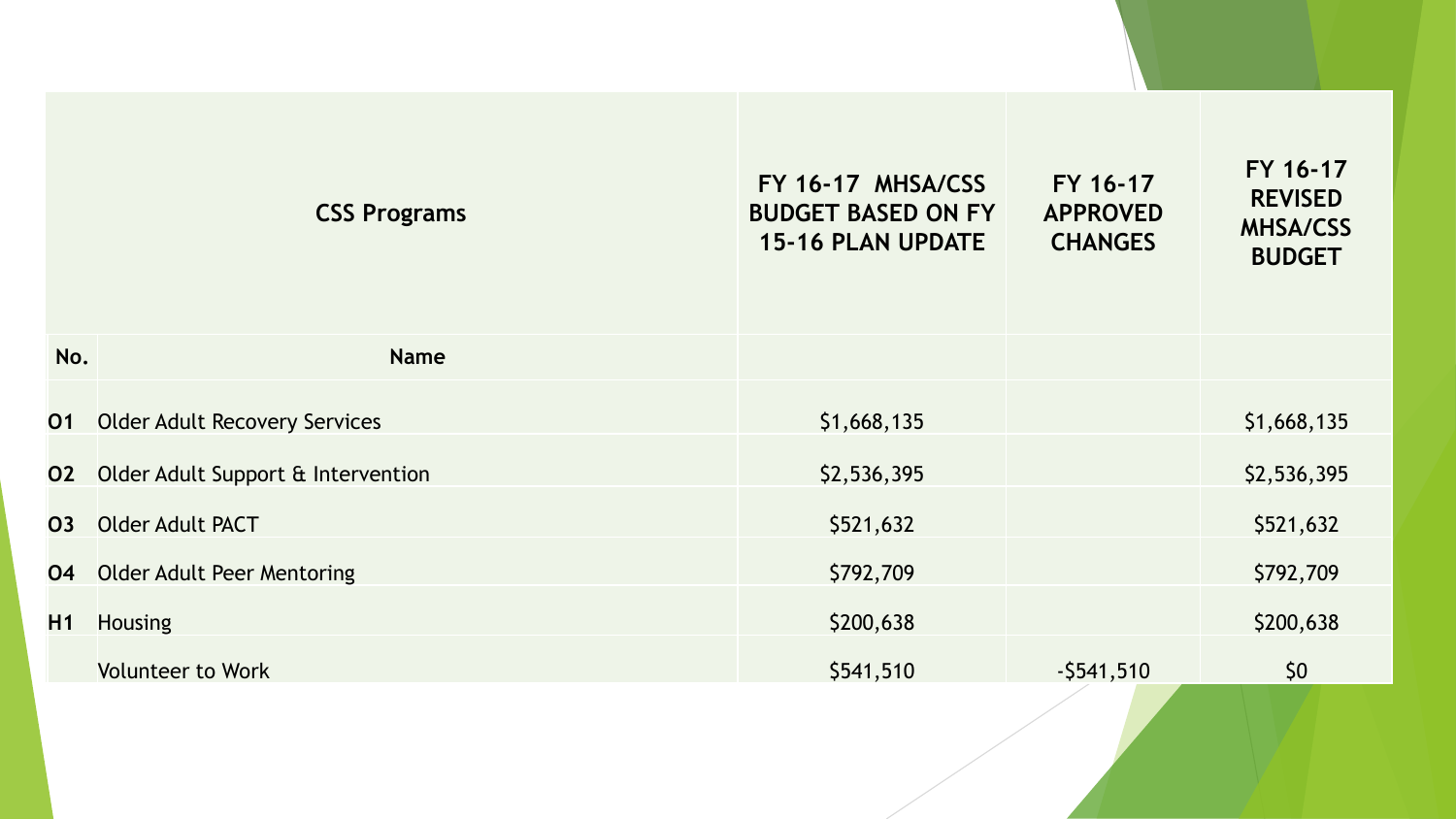| <b>PEI Programs</b>                                                    | FY 16-17 MHSA/PEI<br><b>BUDGET BASED ON FY</b><br><b>15-16 PLAN UPDATE</b> | FY 16-17<br><b>RECOMMENDED</b><br><b>CHANGES</b> | FY 16-17<br><b>REVISED</b><br><b>MHSA/PEI</b><br><b>BUDGET</b> |
|------------------------------------------------------------------------|----------------------------------------------------------------------------|--------------------------------------------------|----------------------------------------------------------------|
| <b>Community Focused Services</b>                                      |                                                                            |                                                  |                                                                |
| <b>1. CFEarly Intervention Services for Stress Free Families</b>       | \$534,693                                                                  |                                                  | \$534,693                                                      |
| 2. CF1st Onset of Psychiatric Illness                                  | \$1,500,000                                                                |                                                  | \$1,500,000                                                    |
| <b>3.CFOrange Co. Post Partum Wellness</b>                             | \$1,913,072                                                                |                                                  | \$1,913,072                                                    |
| 4. CFS ocialization Program for Isolated Adults/Older Adults           | \$1,419,500                                                                |                                                  | \$1,419,500                                                    |
| <b>5. CFParent Education and Support</b>                               | \$1,726,014                                                                |                                                  | \$1,726,014                                                    |
| <b>6.CFChildren's Support and Parenting Program</b>                    | \$1,400,000                                                                |                                                  | \$1,400,000                                                    |
| PEI Services for Parents and Siblings of Youth in the Juvenile Justice |                                                                            |                                                  |                                                                |
| 7.CFSystem                                                             | \$1,000,000                                                                |                                                  | \$1,000,000                                                    |
| 8. CFOutreach and Engagement                                           | \$3,819,044                                                                |                                                  | \$3,819,044                                                    |
| 9.CFHotline                                                            | \$272,533                                                                  |                                                  | \$272,533                                                      |
| 10.CFWarmline                                                          | \$441,566                                                                  |                                                  | \$441,566                                                      |
| <b>11. CFSurvivor Support</b>                                          | \$270,693                                                                  |                                                  | \$270,693                                                      |
| <b>12.CFProfessional Assessors</b>                                     | \$536,136                                                                  |                                                  | \$536,136                                                      |
| 13. CFBehavioral Counseling Program                                    | \$1,800,000                                                                |                                                  | \$1,800,000                                                    |
| 14. CFCalMHSA Statewide project                                        | \$900,000                                                                  |                                                  | \$900,000                                                      |
| <b>15.CFK-12</b>                                                       | \$120,000                                                                  |                                                  | \$120,000                                                      |
| 16.CFOC4VETS                                                           | \$996,047                                                                  |                                                  | \$996,047                                                      |
| <b>17. CFOC ACCEPT</b>                                                 | \$420,000                                                                  |                                                  | \$420,000                                                      |
| <b>Total Community Focused Services</b>                                | \$19,069,298                                                               | \$0                                              | \$19,069,298                                                   |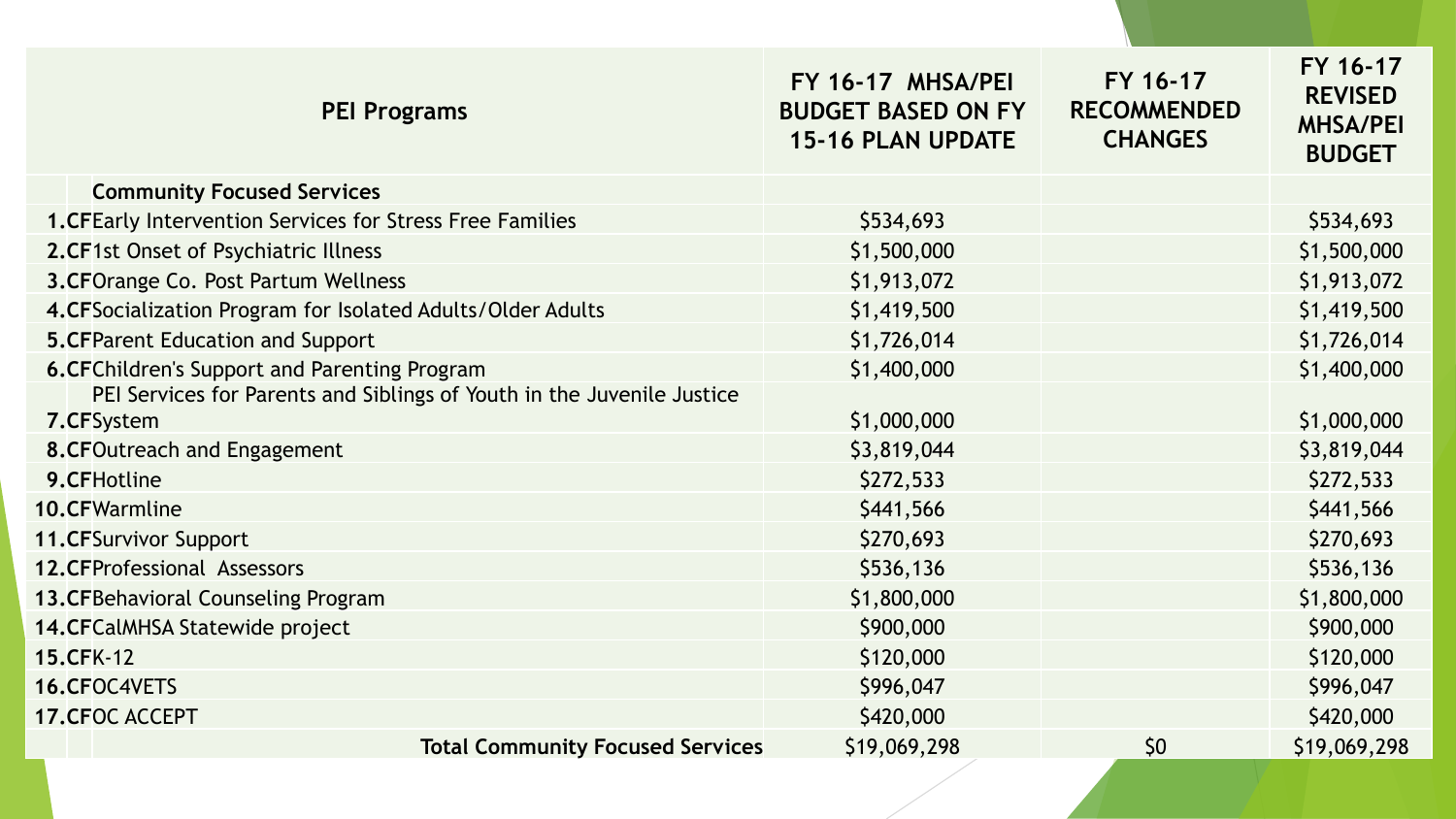|            | <b>PEI Programs</b>                                | FY 16-17<br><b>MHSA/PEI BUDGET</b><br><b>BASED ON FY 15-</b><br><b>16 PLAN UPDATE</b> | FY 16-17<br><b>RECOMMENDED</b><br><b>CHANGES</b> | FY 16-17<br><b>REVISED</b><br><b>MHSA/PEI</b><br><b>BUDGET</b> |
|------------|----------------------------------------------------|---------------------------------------------------------------------------------------|--------------------------------------------------|----------------------------------------------------------------|
|            | <b>School Focused Services</b>                     |                                                                                       |                                                  |                                                                |
|            | <b>18.SF College Veterans' Program</b>             | \$150,000                                                                             |                                                  | \$150,000                                                      |
|            | <b>19.SF School Based MH Services</b>              | \$2,000,000                                                                           |                                                  | \$2,000,000                                                    |
| 20.SF PBIS |                                                    | \$2,149,589                                                                           |                                                  | \$2,149,589                                                    |
|            | <b>21.SF</b> Violence Prevention                   | \$1,287,751                                                                           |                                                  | \$1,287,751                                                    |
|            | 22.SF School Readiness Programs (Connect the Tots) | \$1,800,000                                                                           |                                                  | \$1,800,000                                                    |
|            | <b>23.SF</b> Transition Services                   | \$915,236                                                                             |                                                  | \$915,236                                                      |
|            | <b>System Enhancement</b>                          |                                                                                       |                                                  |                                                                |
| 24.S       | <b>Training ASO</b>                                | \$984,777                                                                             |                                                  | \$984,777                                                      |
| 25.S       | Information and Referral                           | \$1,000,000                                                                           |                                                  | \$1,000,000                                                    |
| 26.5       | <b>Physical Fitness</b>                            | \$50,000                                                                              |                                                  | \$50,000                                                       |
| 27.5       | <b>Community Based Stigma Reduction</b>            | \$214,333                                                                             |                                                  | \$214,333                                                      |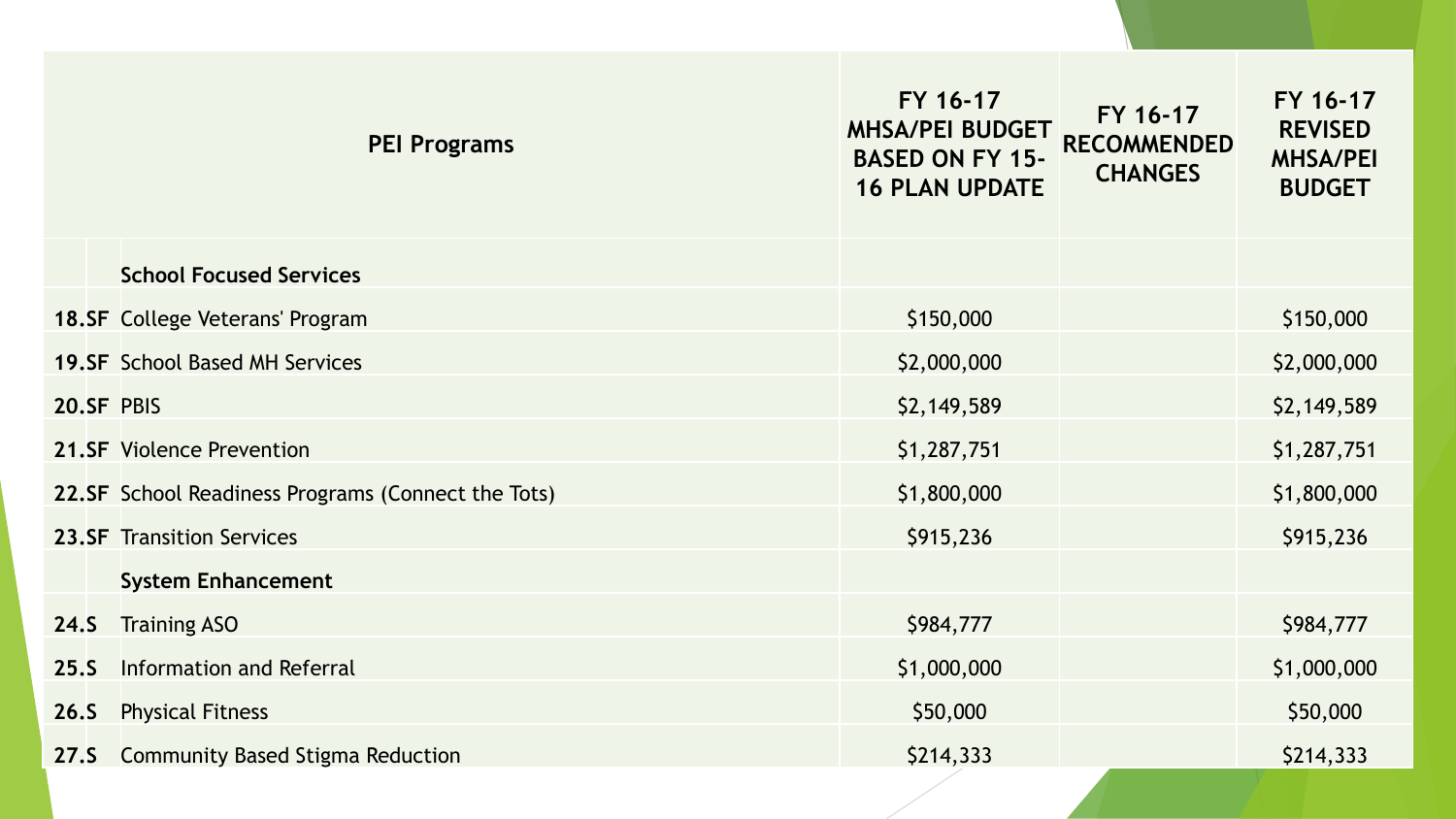|                   | FY 16-17 INNOVATION PROGRAMS                                                                                                                      | FY 16-17 MHSA/INN<br><b>BUDGET BASED ON FY</b><br><b>15-16 PLAN UPDATE</b> | FY 16-17<br><b>APPROVED</b><br><b>CHANGES</b> | FY 16-17<br><b>REVISED</b><br><b>MHSA/INN</b><br><b>BUDGET</b> |
|-------------------|---------------------------------------------------------------------------------------------------------------------------------------------------|----------------------------------------------------------------------------|-----------------------------------------------|----------------------------------------------------------------|
|                   | <b>GROUP 2 INN Programs</b>                                                                                                                       |                                                                            |                                               |                                                                |
|                   | Proactive On-Site Engagement in the Collaborative Courts to Offer<br><b>INN 1</b> Access to Mental Health Education Programs to Reduce Recidivism | \$416,622                                                                  |                                               | \$416,622                                                      |
|                   | <b>INN 2 Religious Leaders Mental Health First Aid</b>                                                                                            | \$315,106                                                                  |                                               | \$315,106                                                      |
| <b>INN 3 Life</b> | Access to Mobile/Cellular/Internet Devices in Improving Quality of                                                                                | \$271,946                                                                  |                                               | \$271,946                                                      |
|                   | <b>INN 4 Veterans Services for Military Families and Caregivers</b>                                                                               | \$616,245                                                                  |                                               | \$616,245                                                      |
|                   | <b>INN 5</b> Skill Sets for Independent Living Project                                                                                            | \$389,526                                                                  |                                               | \$389,526                                                      |
|                   |                                                                                                                                                   |                                                                            |                                               |                                                                |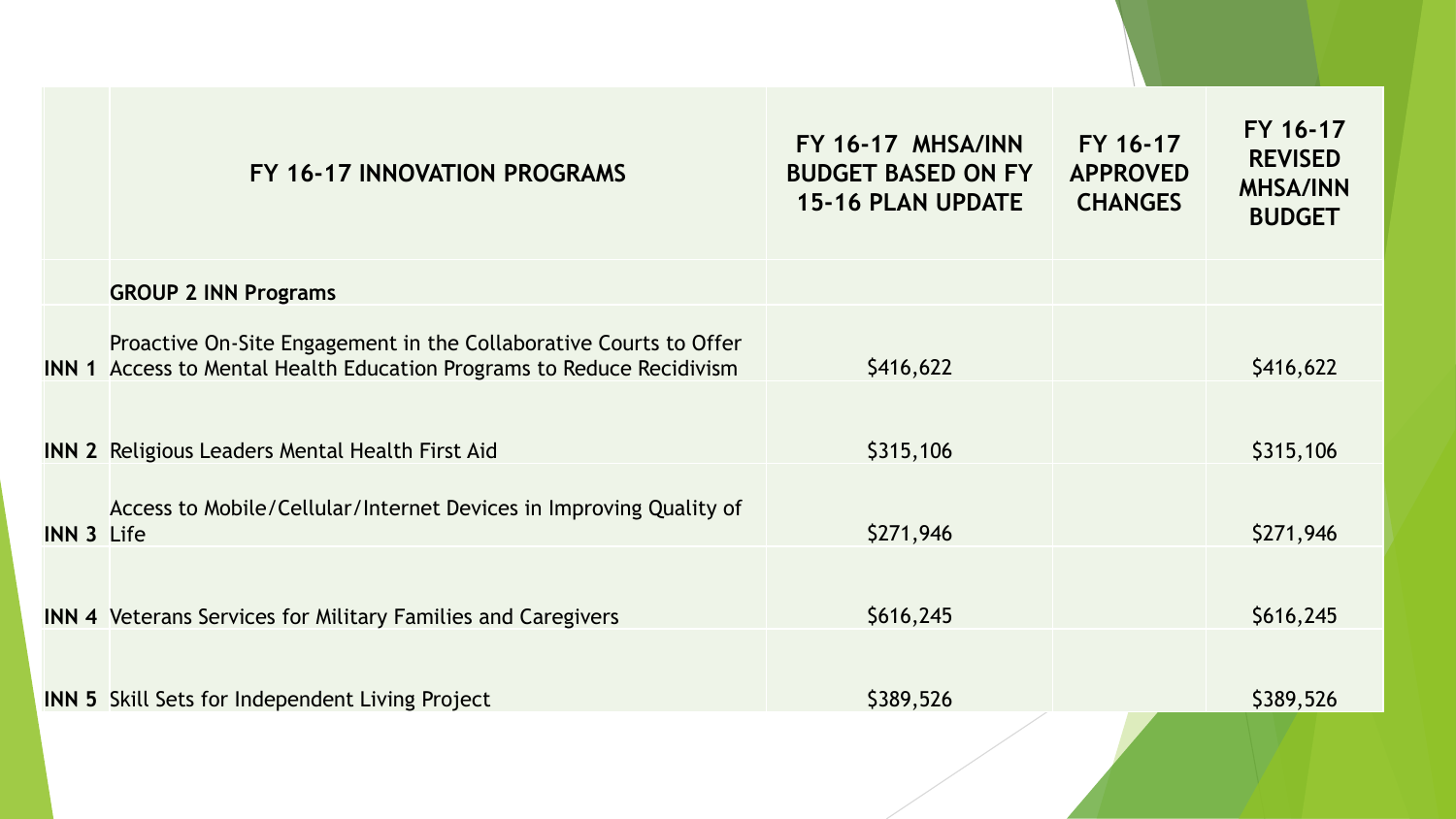#### **FY 16-17 INNOVATION PROGRAMS**

**FY 16-17 MHSA/INN BUDGET BASED ON FY APPROVED 15-16 PLAN UPDATE CHANGES FY 16-17** 

### **FY 16-17 REVISED MHSA/INN BUDGET**

|                  | <b>GROUP 3 INN Programs</b>                                    |             |             |
|------------------|----------------------------------------------------------------|-------------|-------------|
| <b>INN 1</b>     | Continuum of Care for Veteran & Military Children and Families | \$405,160   | \$405,160   |
| <b>INN 2</b>     | <b>Community Employment Services Project</b>                   | \$671,426   | \$671,426   |
| <b>INN 3</b>     | <b>Employment and Mental Health Services Impact</b>            | \$445,161   | \$445,161   |
| INN <sub>4</sub> | <b>Operation Enduring Success</b>                              | \$571,827   | \$571,827   |
| <b>INN 5</b>     | The Way Home                                                   | \$376,361   | \$376,361   |
| INN 6            | Leap of Faith                                                  | \$550,104   | \$550,104   |
| <b>INN 7</b>     | <b>Work of ARTE</b>                                            | \$2,095,407 | \$2,095,407 |
| <b>INN 8</b>     | Developing and Testing Effective EBP's for Children            | \$260,011   | \$260,011   |
| <b>INN 9</b>     | <b>LGBT Homeless Project</b>                                   | \$1,071,827 | \$1,071,827 |
| <b>INN 10</b>    | Project Embrace                                                | \$432,479   | \$432,479   |
| <b>INN 11</b>    | Whole Person Healing Initiative                                | \$928,427   | \$928,427   |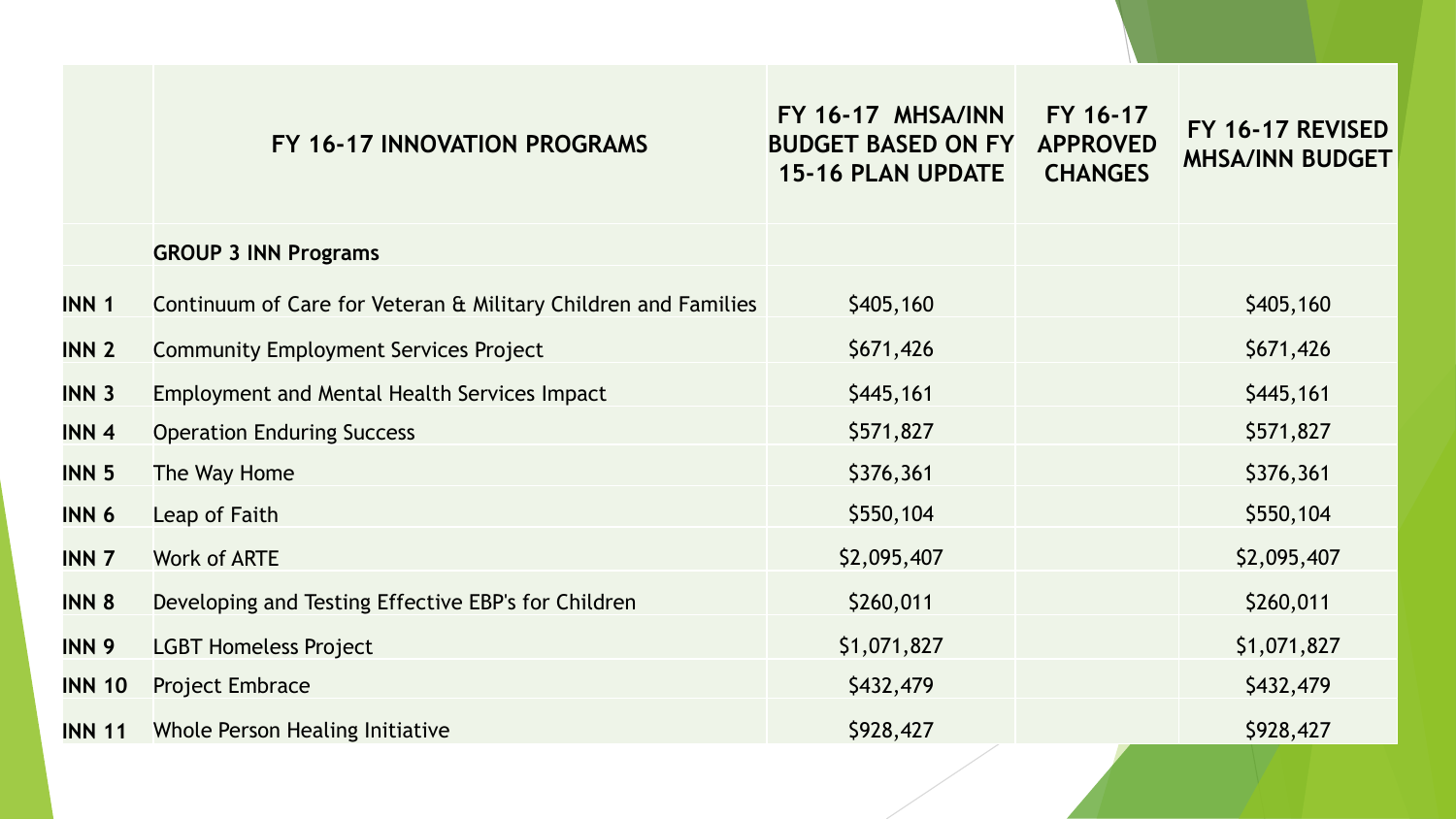| FY 16-17 WET PROGRAMS                    | FY 16-17<br><b>MHSA/WET</b><br><b>BUDGET BASED</b><br><b>ON FY 15-16</b><br><b>PLAN UPDATE</b> | FY 16-17 APPROVED FY 16-17 REVISED<br><b>CHANGES</b> | <b>MHSA/WET BUDGET</b> |
|------------------------------------------|------------------------------------------------------------------------------------------------|------------------------------------------------------|------------------------|
| <b>Workforce Staffing Support</b>        | \$375,324                                                                                      |                                                      | \$375,324              |
| <b>Training and Technical Assistance</b> | \$899,657                                                                                      | \$150,000                                            | \$1,049,657            |
| Mental Health Career pathways Programs   | \$867,000                                                                                      | \$50,000                                             | \$917,000              |
| Residencies and Internships              | \$199,876                                                                                      |                                                      | \$199,876              |
| <b>Financial Incentives Programs</b>     | \$174,789                                                                                      |                                                      | \$174,789              |
| Loan Repayment Program                   | \$1,500,000                                                                                    |                                                      | \$1,500,000            |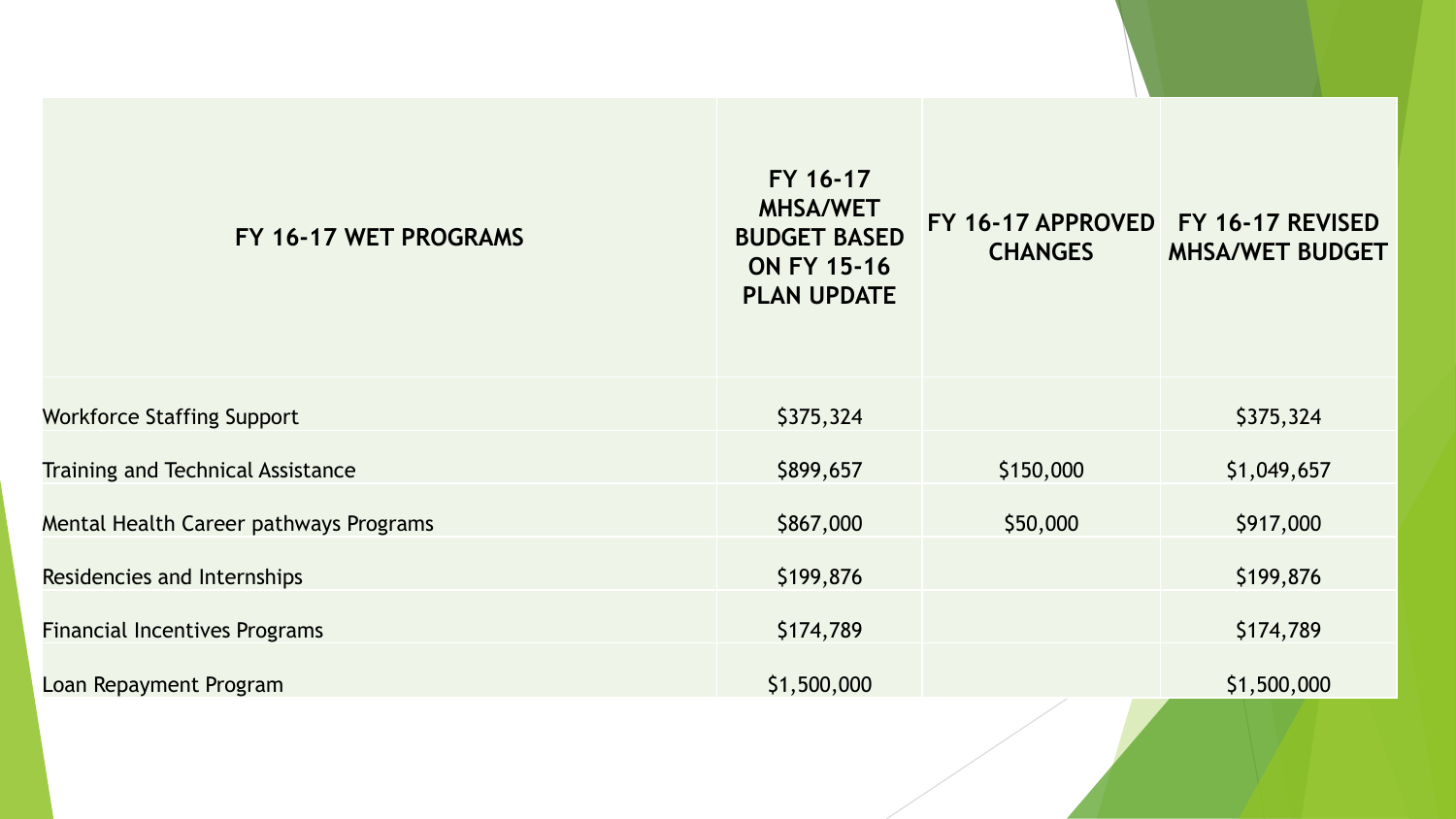| FY 16-17 CFTN PROGRAMS                         | FY 16-17 MHSA/CFTN<br><b>BUDGET BASED ON FY</b><br><b>15-16 PLAN UPDATE</b> | FY 16-17<br><b>APPROVED</b><br><b>CHANGES</b> | FY 16-17<br><b>REVISED</b><br><b>MHSA/WET</b><br><b>BUDGET</b> |
|------------------------------------------------|-----------------------------------------------------------------------------|-----------------------------------------------|----------------------------------------------------------------|
| <b>Capital Facilities Projects</b>             |                                                                             |                                               |                                                                |
| <b>Total CF Program Estimated Expenditures</b> | \$0                                                                         | \$0                                           | \$0                                                            |
| <b>Technological Needs (TN) Projects</b>       |                                                                             |                                               |                                                                |
| Electronic Health Record (EHR)                 | \$4,000,000                                                                 |                                               | \$4,000,000                                                    |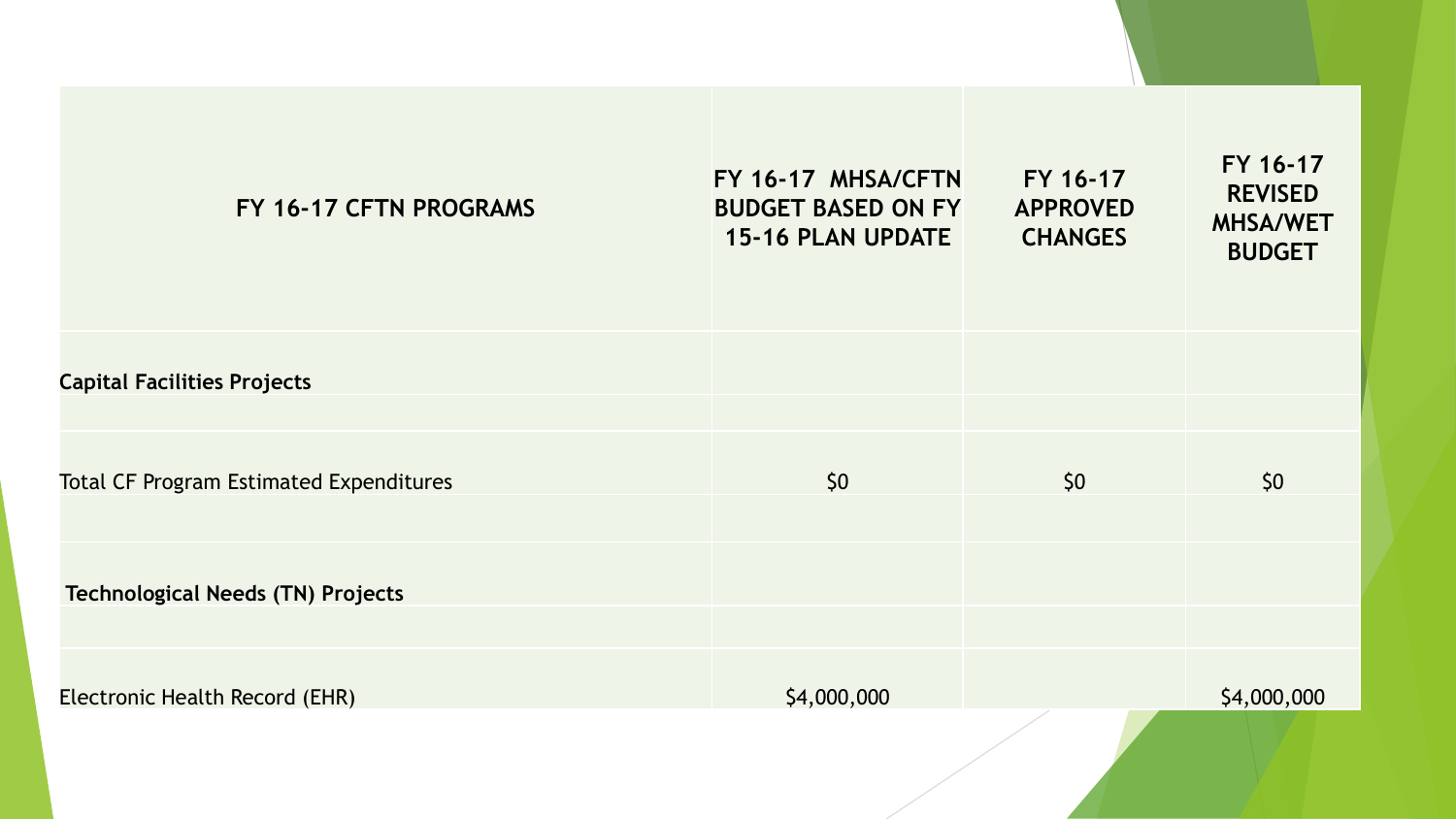|           |                                                      | <b>CHANGES FY 16-17</b><br><b>MHSA/CFTN BUDGET BASED ON</b><br>FY 15-16 PLAN UPDATE | FY 16-17 APPROVED | FY 16-17 REVISED MHSA/WET<br><b>BUDGET</b> |
|-----------|------------------------------------------------------|-------------------------------------------------------------------------------------|-------------------|--------------------------------------------|
| $\bullet$ | <b>Total MHSA Funds</b><br><b>Requested for CSS</b>  | \$100,918,754                                                                       | \$11,515,018      | \$112,433,772                              |
| $\bullet$ | <b>Total MHSA Funds</b><br><b>Requested for PEI</b>  | \$34,952.61                                                                         | \$0\$             | \$34,952.61                                |
| $\bullet$ | <b>Total MHSA Funds</b><br><b>Requested for INN</b>  | \$11,584,809                                                                        |                   | \$11,584,810                               |
| $\bullet$ | <b>Total MHSA Funds</b><br><b>Requested for WET</b>  | \$4,739,642                                                                         | \$236,000         | \$4,975,642                                |
| $\bullet$ | <b>Total MHSA Funds</b><br><b>Requested for CFTN</b> | \$4,720,000                                                                         |                   | \$4,720,000                                |
|           | <b>Totals</b>                                        | \$121,998,157.61                                                                    | \$11,751,018      | \$133,749,176.61                           |
|           |                                                      |                                                                                     |                   |                                            |